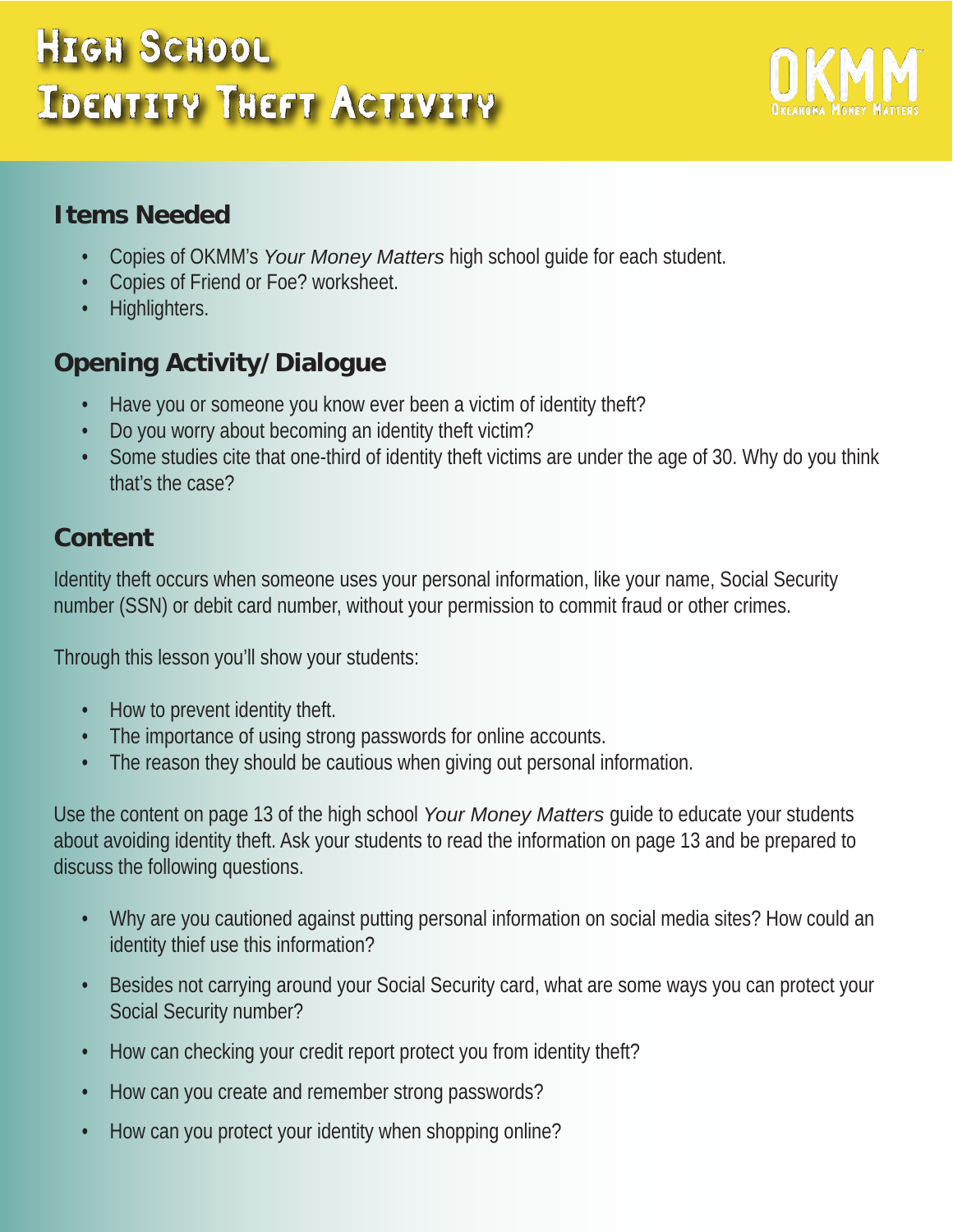#### **Application**

Now that your students have a basic understanding about avoiding identity theft, use the Friend or Foe? worksheet to help them better understand how information posted on social networking sites can be used by identity thieves. This exercise isn't intended to discourage them from using these sites; the purpose is to help them think twice about the information they willingly share with friends and anyone else who's looking.

Encourage them to work in groups of two or more and highlight keywords or information that could be used to help someone fraudulently use their personal information.

#### **Activity Answers**

Your students may have highlighted the following words:

- Nikki Green: Of course, you can't avoid using your name; however, students can avoid using middle initials that might make obtaining information easier for an identity thief.
- Birthday: Encourage students to only use the date, not the year. However, even with just the date, a savvy thief could guess the year you were born.
- Hometown, school name and mascot: Many websites, like banks and credit card companies, have additional security questions that often include the high school you attend(ed) or mascot name.
- Tattoo, Terrier named Oreo: Students who don't use strong passwords may turn to easy to remember passwords like TattooHappy or IHeartOreo for their passwords.
- Pampered Chef: When calling to switch services or change account information, some institutions may ask you to verify your place of employment.
- About: Much of the information listed in this paragraph could be used to gain access to more personal information. Security questions often involve your favorite animal (dog), favorite pastime (reading) or particular interest (politics).

Again, remind your students that this exercise isn't meant to scare them away from social media. They just need to be aware of the information they are making public and how it can be used to gain access to their personal finances.

To request classroom copies of Oklahoma Money Matters' *Your Money Matters* guide, call 800.970.OKMM or email **[OklahomaMoneyMatters@ocap.org](mailto:oklahomamoneymatters%40ocap.org?subject=Classroom%20copies%20of%20high%20school%20Your%20Money%20Matters%20guide)**. To learn more about OKMM, visit our website, **[OklahomaMoneyMatters.org](http://www.oklahomamoneymatters.org)**.